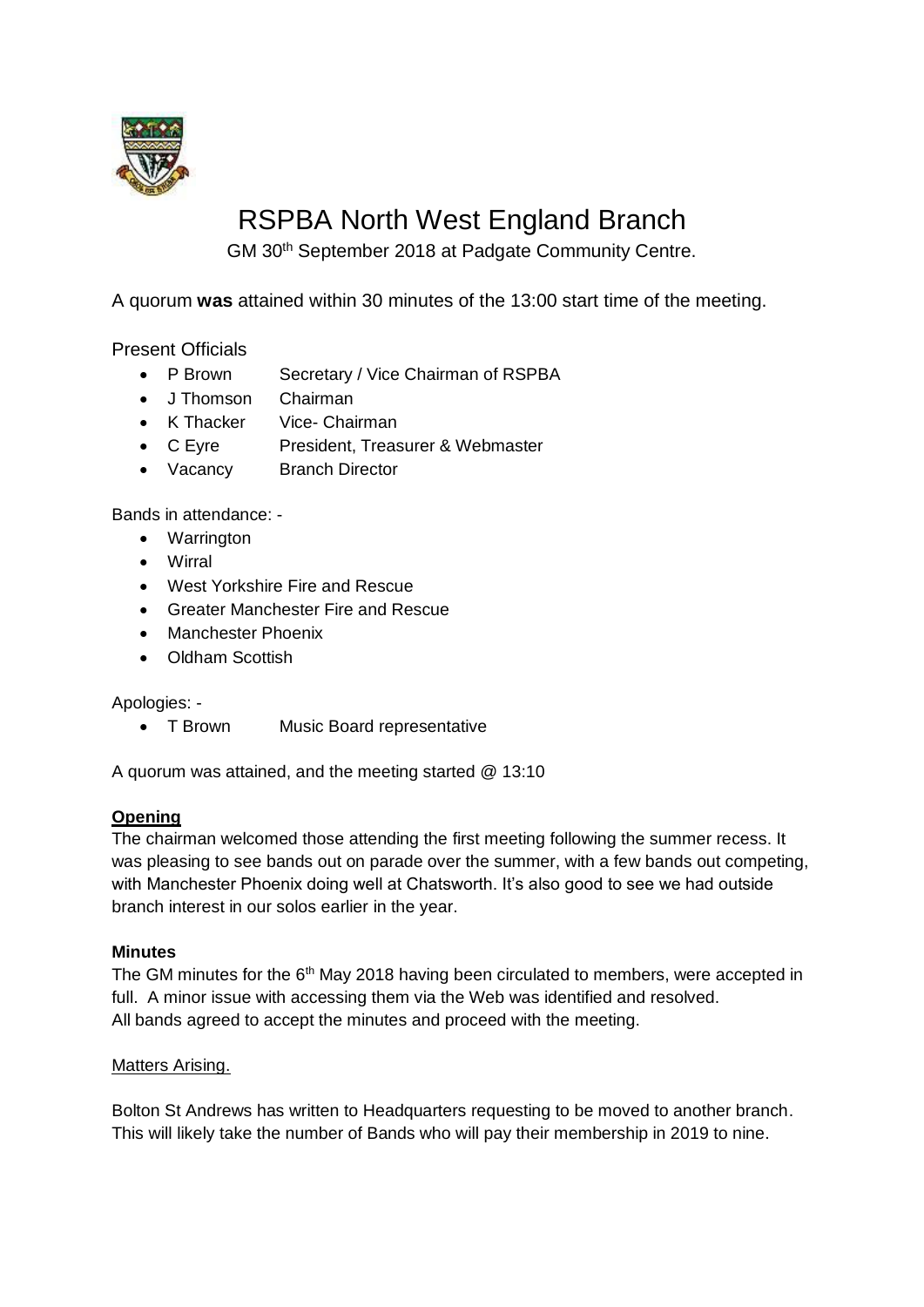The branch under the rules does not qualify for representation on the Board of Directors but is receiving updates because the Branch Secretary is the Vice Chairman, and we have a Music Board representative (Theresa).

We need to consider our options before they are forced upon the branch from headquarters, such as considering joining with North East England for Branch representation at headquarters but retaining our own identity, ie. functioning as a NW England section within the new branch, still running our own indoor contests, workshops, etc.

Some bands ( Phoenix, GMFRS and Oldham) suggested that we need to try and search out the bands in our area that we know exist and ask them what would entice them to join the branch and try with local support to run workshops / training sessions for them.

This would mean individuals giving up their time to teach basic skills in piping and drumming and pointing individuals and bands in the right direction prior to going to the next step, ie. formal education through Headquarters.

It was agreed that the Bands at the meeting would, by email, forward details of:-

- Those willing to pass on skills to other bands including availability and contact to facilitate monthly training.
- Details of Bands to be contacted. Address (post/email) and contact name.
- Suggest focus of training (beginners drumming / piping) using the Structured Learning manuals available on the RSPBA website.
- Ask what the bands would need of the branch to get them to join.
- Design an Information Circular.

Is there an option for a reduced fee for a non-competing band?

Might be good to include the Pipe Band College area representative, Secretary to investigate.

### **Treasurers Report**

It has been a good year considering the weather event that impacted the Trio Piping event.

The balance sheet shows a loss of £69.62 on the year, with the final cost of using the Padgate Community Centre offset by the Warrington P/B levy to be added.

Our major cost is the Miniband event where we need two adjudicators.

Secretary to produce accounts from the balance sheet for the next meeting, ready for submission to RSPBA Headquarters.

### **Directors Report**

Next BoD meeting is on the 8<sup>th</sup> October 2018.

The Standing Orders and Steering Committee are undertaking a review of the articles of association as agreed at the March AGM.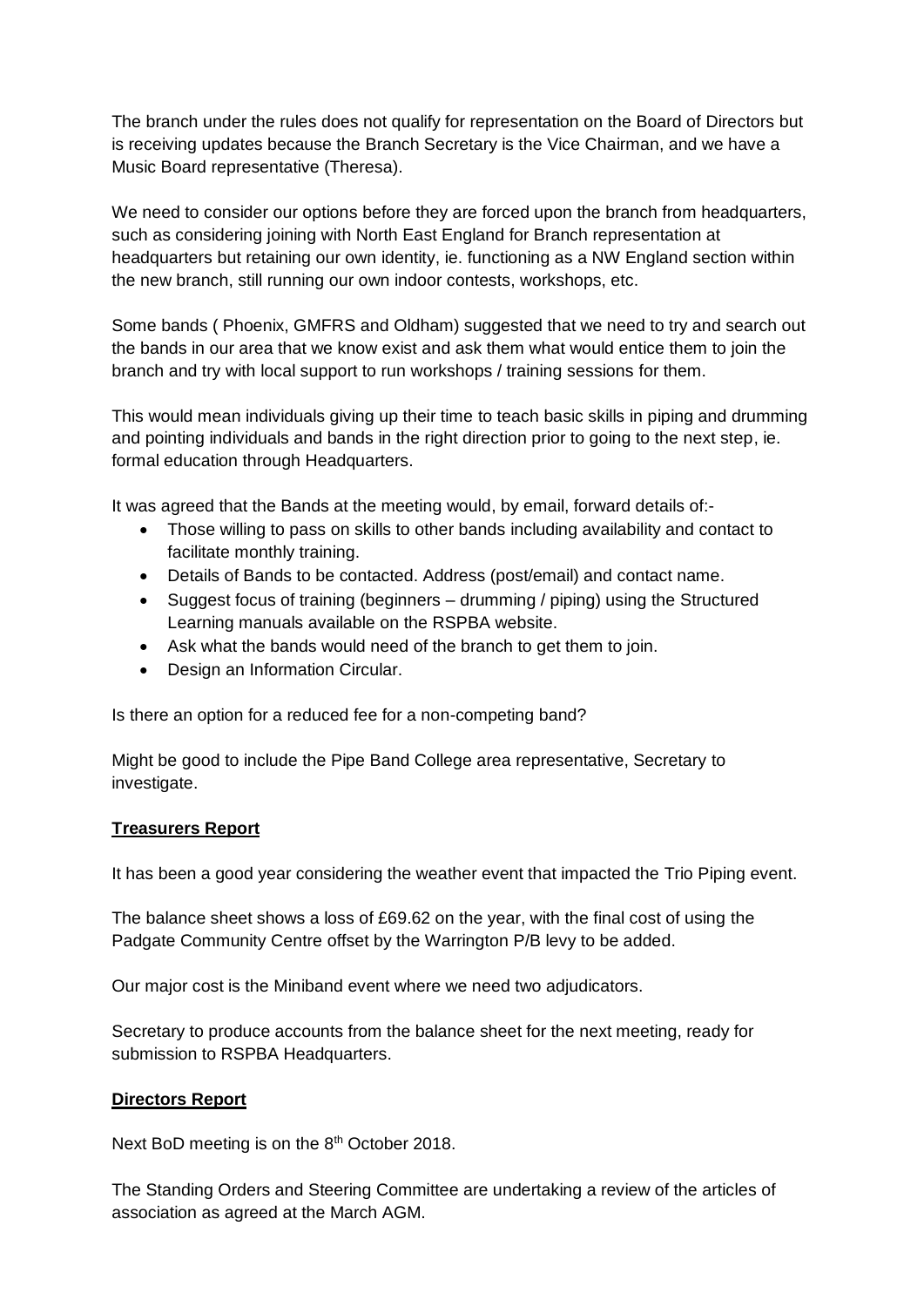45 Washington Street has been vacated pending the final stages of planning consent, funding and review of the tenders for the refurbishment. Slight delay in the timetable as once work commences it is unlikely that additional grant funding will become available.

Pipe Band College moving forwards.

Looking at web conferencing application, might be useful to the branch in inclement weather or if some bands are tied up with practice timetables.

The branch had no feedback on the Majors for headquarters to consider but agreed that the Worlds was a long day.

### **Music Board Report**

The Grade 4 questionnaire was issued to 203 bands, 17% responded (36 bands). Of those who responded 72% indicated they were content. MB to consider the responses and publish on the RSPBA website a response visible to all bands.

The MB are hoping to progress with the previously reported "Grade Realignment Project" which will consider the adult Grades and competition Format. As well as a review of the International Tenor Drumming Contest.

The MB reported that there was little support for a "Juvenile World Championships". They want to be part of the main event.

Vacancies still exist for members on the MB particularly from English Branches.

Prescribed tunes are available on the RSPBA website. Instructions are included on how to request tunes for consideration, some drum scores also to be added, and that these are guides for the use of the Bands.

### **Workshops**

A question was asked why the branch does not run a summer school, the response was provided, that we would need a sponsor and some serious funding, simply to provision instructors / assessors, accommodation, travel particularly when we have no idea how many candidates of what level would actually turn up.

The branch has arranged single day workshops that have been poorly attended by branch band members. At the last workshop a drumming instructor was available for a full day but had nothing to do as no-one turned up.

This item to be linked to the above "What do bands want the branch to deliver?" discussed above.

### **Branch Competitions.**

The 2018 events were successful, thanks to all who helped organise and run the events.

Could we get the 2019 events put on the RSPBA Calendar? Secretary to advise RSPBA Headquarters.